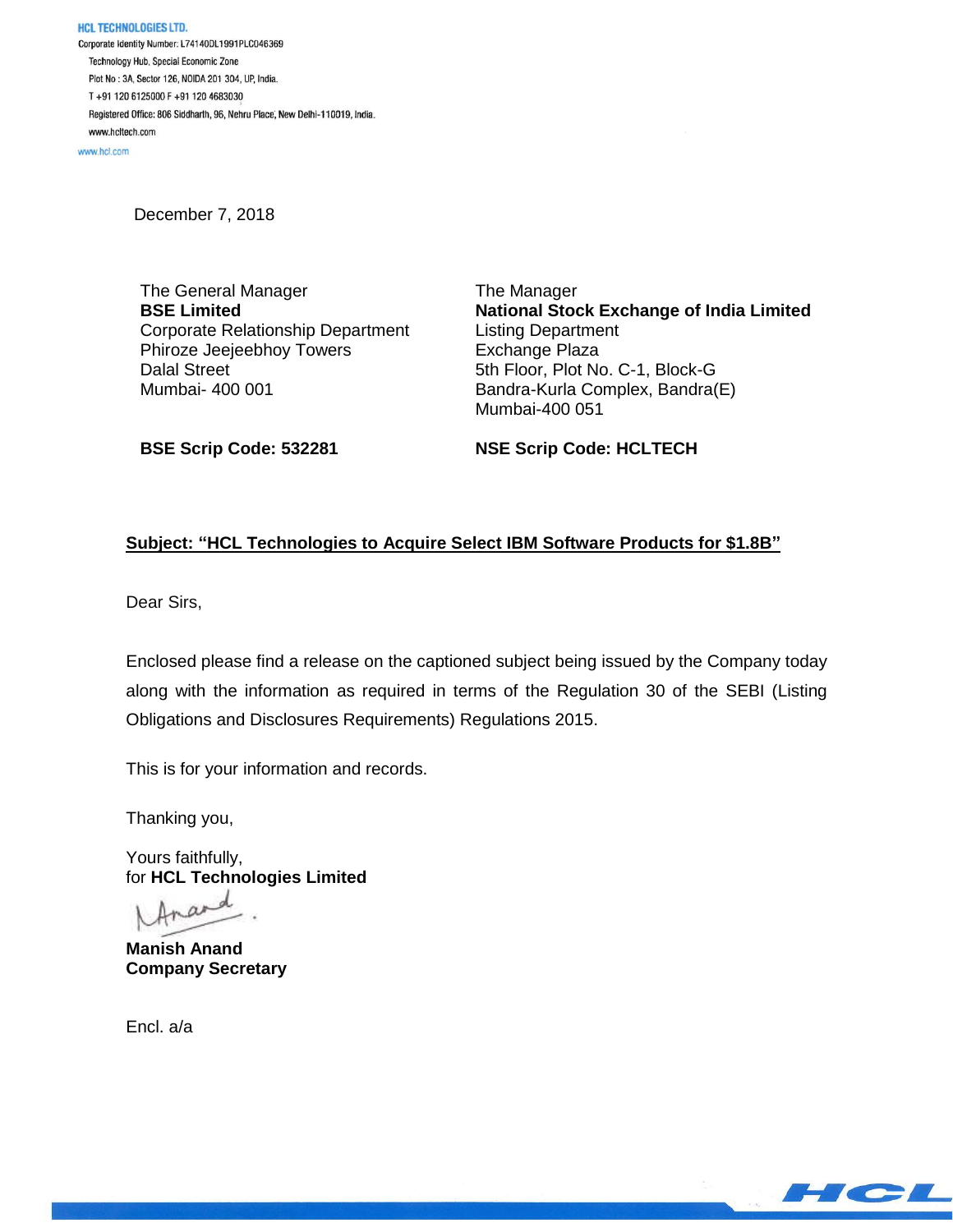# **HCL Technologies to Acquire Select IBM Software Products for \$1.8B**

**ARMONK, NY – Dec 6th, 2018 and NOIDA, INDIA – Dec 7th , 2018 -** IBM (NYSE[:IBM\)](https://ibm.com/investor) and [HCL](mailto:www.hcltech.com)  [Technologies \(HCL\)](mailto:www.hcltech.com) today announced a definitive agreement under which HCL will acquire select IBM software products for \$1.8 billion. The transaction is expected to close by mid-2019, subject to completion of applicable regulatory reviews.

The software products in scope represent a total addressable market of more than \$50 billion and include:

- **Appscan** for secure application development,
- **BigFix** for secure device management,
- **Unica** (on-premise) for marketing automation,
- **Commerce** (on-premise) for omni-channel eCommerce,
- **Portal** (on-premise) for digital experience,
- **Notes & Domino** for email and low-code rapid application development, and
- **Connections** for workstream collaboration.

HCL and IBM have an ongoing IP Partnership for five of these products.

"We continue to see great opportunities in the market to enhance our Mode-3 (Products and Platforms) offerings. The products that we are acquiring are in large growing market areas like Security, Marketing and Commerce which are strategic segments for HCL. Many of these products are well regarded by clients and positioned in the top quadrant by industry analysts." said **C Vijayakumar, President & CEO, HCL Technologies**.

He further added, "The large-scale deployments of these products provide us with a great opportunity to reach and serve thousands of global enterprises across a wide range of industries and markets. I am confident that these products will see good growth trajectory backed by our commitment to invest in product innovation coupled with our strong client focus and agile product development. In addition, we see tremendous potential for creating compelling 'as-aservice' offerings by combining these products with our Mode-1 and Mode-2 services".

"Over the last four years, we have been prioritizing our investments to develop integrated capabilities in areas such as AI for business, hybrid cloud, cybersecurity, analytics, supply chain and blockchain as well as industry-specific platforms and solutions including healthcare, industrial IOT, and financial services. These are among the emerging, high-value segments of the IT industry. As a result, IBM is a leader in these segments today," said **John Kelly, IBM senior vice president, Cognitive Solutions and Research**. "We believe the time is right to divest these select collaboration, marketing and commerce software assets, which are increasingly delivered as stand-alone products. At the same time, we believe these products are a strong strategic fit for HCL, and that HCL is well positioned to drive innovation and growth for their customers."

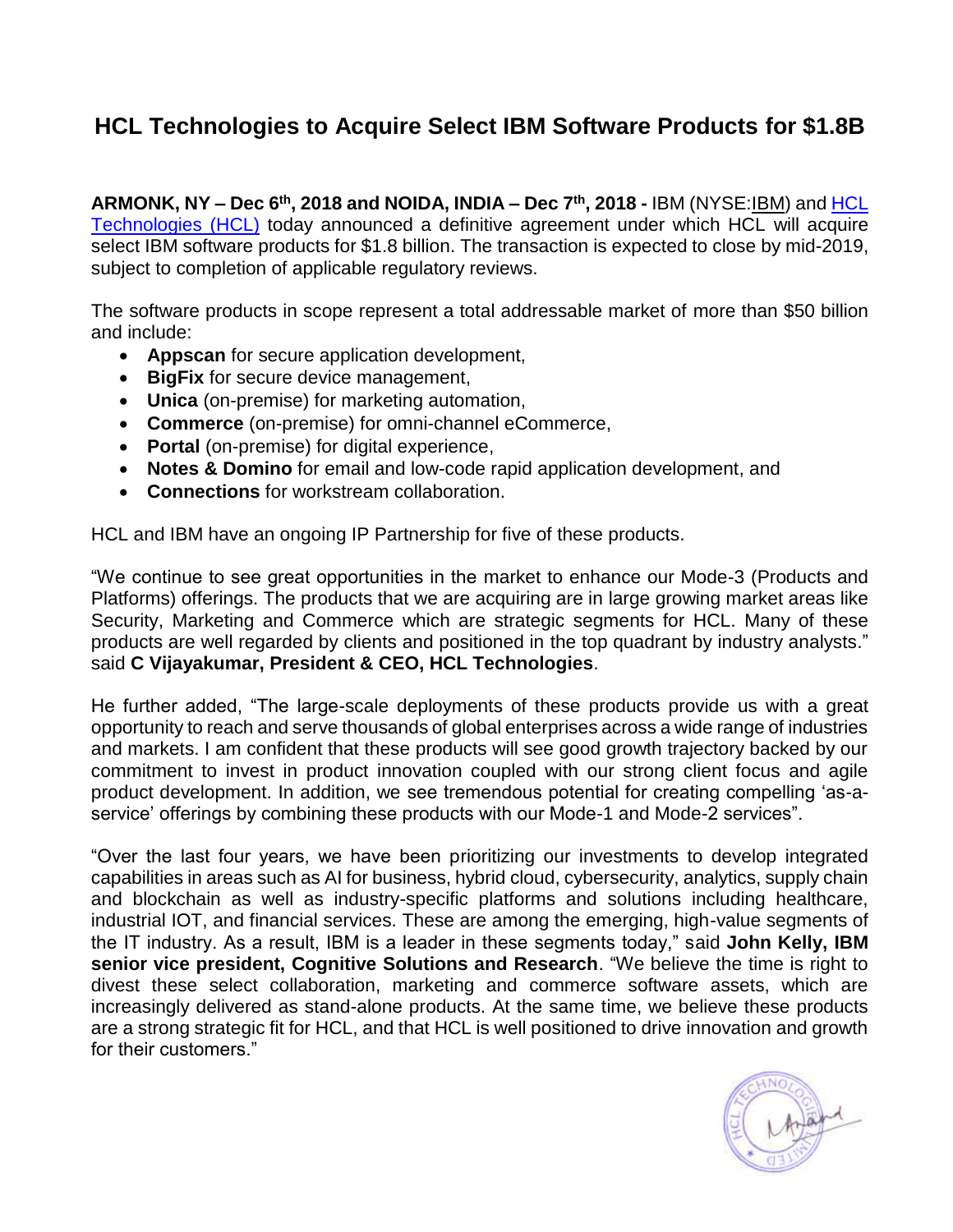## **About HCL Technologies**

HCL Technologies (HCL) is a leading global technology company that helps global enterprises re– imagine and transform their businesses through Digital technology transformation. HCL operates out of 43 countries and has consolidated revenues of US\$ 8.2 billion, for 12 Months ended 30th September 2018. HCL focuses on providing an integrated portfolio of services underlined by its Mode 1–2–3 growth strategy. Mode 1 encompasses the core services in the areas of Applications, Infrastructure, BPO and Engineering & R&D services, leveraging DRYiCE™ Autonomics to transform clients' business and IT landscape, making them 'lean' and 'agile'. Mode 2 focuses on experience–centric and outcome–oriented integrated offerings of Digital & Analytics, IoT WoRKS™, Cloud Native Services and Cybersecurity & GRC services to drive business outcomes and enable enterprise digitalization. Mode 3 strategy is ecosystem–driven, creating innovative IP–partnerships to build products and platforms business. HCL leverages its global network of integrated co-innovation labs and global delivery capabilities to provide holistic multi–service delivery in key industry verticals including Financial Services, Manufacturing, Telecommunications, Media, Publishing, Entertainment, Retail & CPG, Life Sciences & Healthcare, Oil & Gas, Energy & Utilities, Travel, Transportation & Logistics and Government. With 127,875 professionals from diverse nationalities, HCL focuses on creating real value for customers by taking 'Relationships Beyond the Contract'. For more information, please visit [www.hcltech.com](http://www.hcltech.com/) 

## **About IBM**

For more information, please visit ibm.com

**Contacts** 

HCL Technologies Meenakshi Benjwal at [Meenakshi.benjwal@hcl.com](mailto:Meenakshi.benjwal@hcl.com)

IBM Ian Colley at [colley@us.ibm.com](mailto:colley@us.ibm.com)

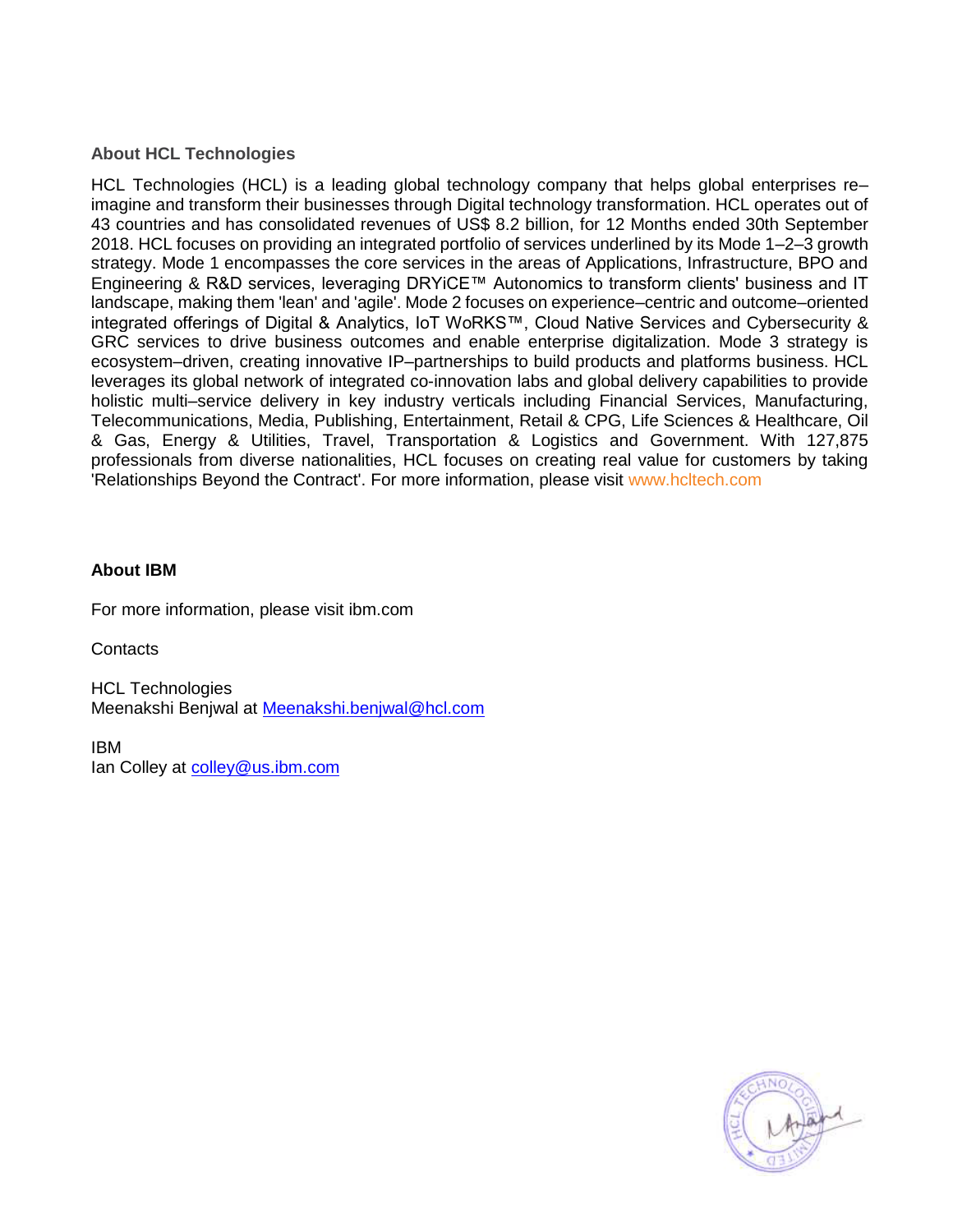# **Disclosure under SEBI (Listing Obligations and Disclosure Requirements) Regulations, 2015**

| 1              | Name of the target entity, details in<br>brief such as size, turnover etc.;                                                                                                                                          | Asset purchase of seven software<br>products from IBM Corporation<br>(Headquartered in USA).                                                                                                                                                                                                                                                                                                                                                                                                                                                                                                                                                                                  |
|----------------|----------------------------------------------------------------------------------------------------------------------------------------------------------------------------------------------------------------------|-------------------------------------------------------------------------------------------------------------------------------------------------------------------------------------------------------------------------------------------------------------------------------------------------------------------------------------------------------------------------------------------------------------------------------------------------------------------------------------------------------------------------------------------------------------------------------------------------------------------------------------------------------------------------------|
| $\overline{2}$ | Whether the acquisition would fall<br>within related party transaction(s) and<br>whether the promoter/ promoter group/<br>group companies have any interest in<br>the entity being acquired?                         | <b>No</b>                                                                                                                                                                                                                                                                                                                                                                                                                                                                                                                                                                                                                                                                     |
| 3              | Industry to which the entity being<br>acquired belongs;                                                                                                                                                              | Technology - Software                                                                                                                                                                                                                                                                                                                                                                                                                                                                                                                                                                                                                                                         |
| 4              | Objects and effects of acquisition<br>(including but not limited to, disclosure<br>of reasons for acquisition of target<br>entity, if its business is outside the<br>main line of business of the listed<br>entity); | With this acquisition, the Company would<br>get-<br>1. Software products that are well<br>recognized by clients and industry<br>analysts with large addressable<br>market in areas of Marketing,<br>Commerce,<br>Security<br>and<br>Collaboration.<br>2. Highly profitable revenue<br>stream,<br>with<br>significant<br>a<br>annuity<br>component.<br>Access to 5000 plus large clients<br>3.<br>across a wide range of industries<br>and geographic markets, along with<br>sales & marketing teams.<br>4. Large clients base with existing<br>software license contracts.<br>5. Acquiring SaaS<br>hosting<br>and<br>operations for two products<br>Collaborations & AppScan. |